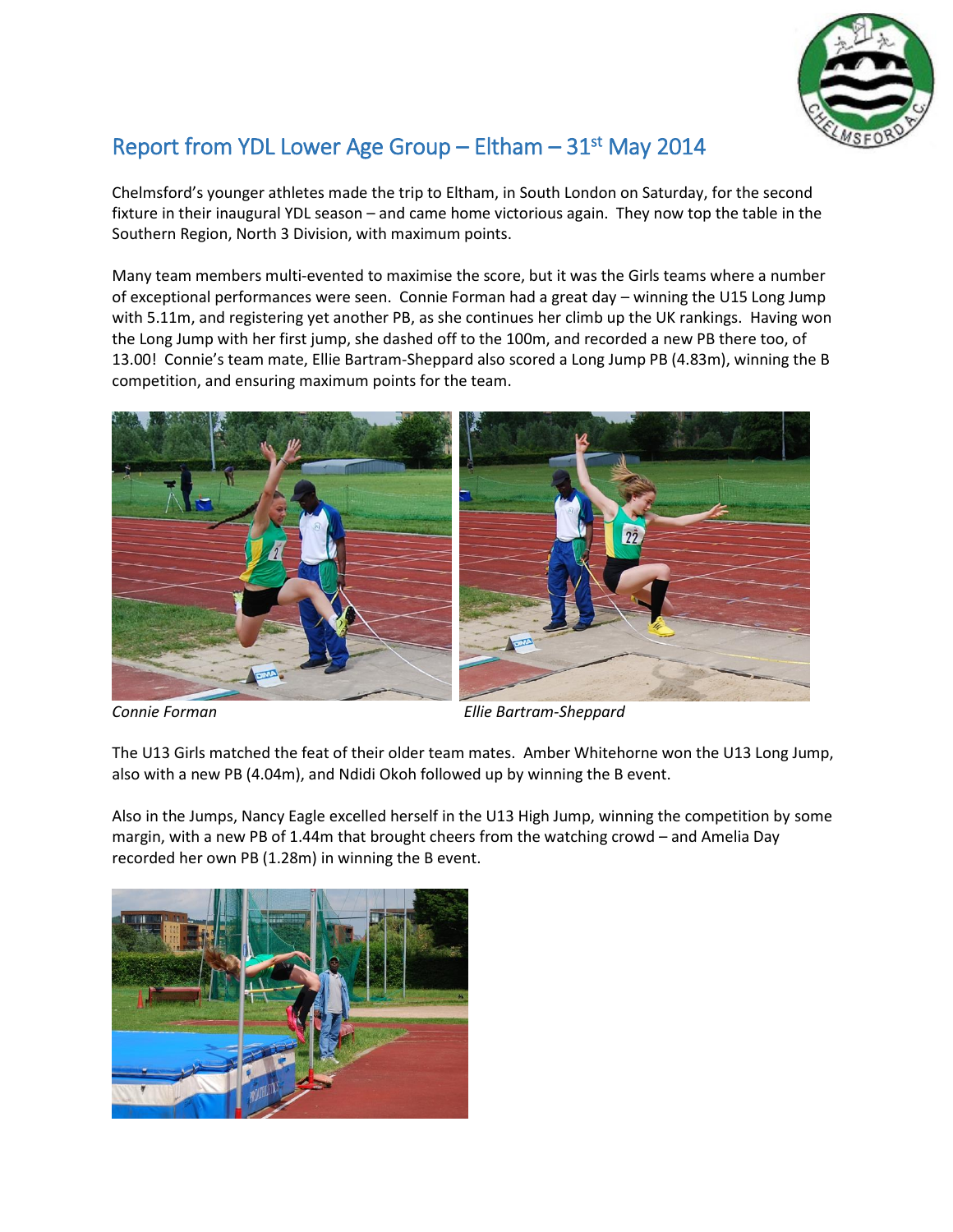Phil Sergeant's High Jumpers continue to dominate in all competitions: Phoebe Jeffery came third in the U15 Girls event, Hannah Badger won the B event in the same age group, while Thomas Hewes and Tyler Turner scored a 1-2 in the U15 Boys High Jump.

The Throwers also racked up points for the team. Gabby Quigley won the U15 Girls Discus, before registering a PB in the Hammer as she came in second behind UK No.2 Katie Head. In fact, Gabby's 37.93m throw means that she regains the Club Record for the Hammer! Gabby also came second in the Shot. Jessica Down scored highly for the team – wining the U15 Girls Javelin, and the B string Shot.

On the track, the highlights included a dominant performance by the rapidly improving Jess Whiley, who won the U15 Girls 800m, and an excellent winning run by Hannah Badger in the U15G 75mH. Olivia Smith backed up her team mate by winning the 75mH B race, in a new PB time. Kate Etheridge won the U15G 800m B race, while Phoebe Jeffery showed her versatility in coming home second in the U15 300m.



*Jess Whiley winning the U15 800m*



*Hannah Badger and Olivia Smith in the U15G 75mH*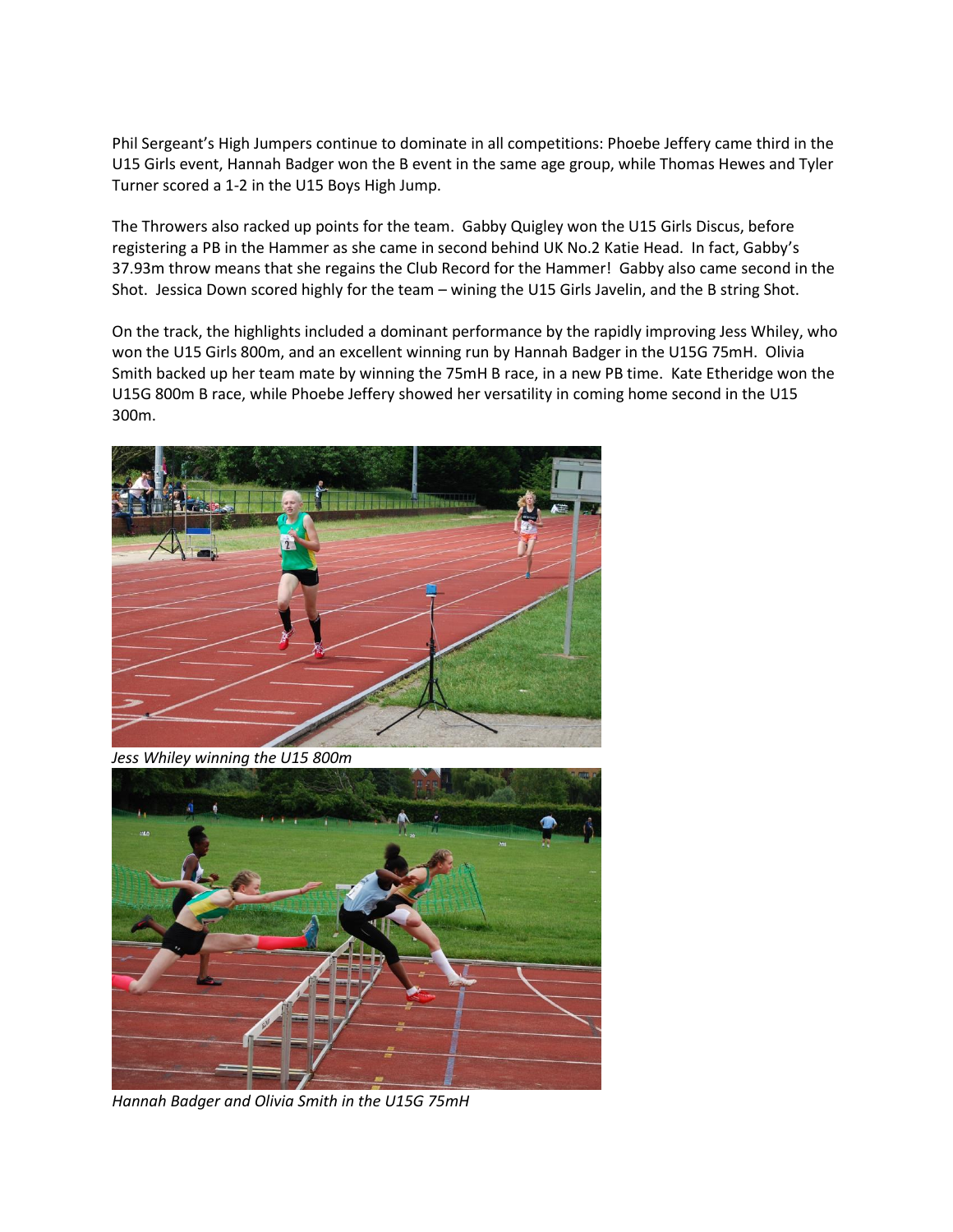Another young athlete showing her adaptability was Hannah Smith, who won the U13 800m B race, before turning her attention to winning the Javelin B event.

One of the races of the day came in the U13 Girls 1200m, where Ndidi Okoh pushed herself to the absolute limit before being pipped on the line, by half a second. Ndidi's massive effort earned her a new PB at the distance, however.



*Ndidi Okoh – brave run in the 1200m*

Amongst the Boys, Ben Kirwin launched a new PB (7.68m) in winning the U13 Shot. He also came second in the 200m, and 3<sup>rd</sup> in the Long Jump, demonstrating his potential as a multi-eventer. Mason Daley won the U15 200m after coming home third in the 100m.

U13 Drew Kuma will have been pleased with both his performances AND his points haul for the club. He recorded PB's in the 75mH (where he won the B race), and in the Shot (where he also won the B event) – before turning in a brave performance in the High Jump, coming second, with 1.31m.